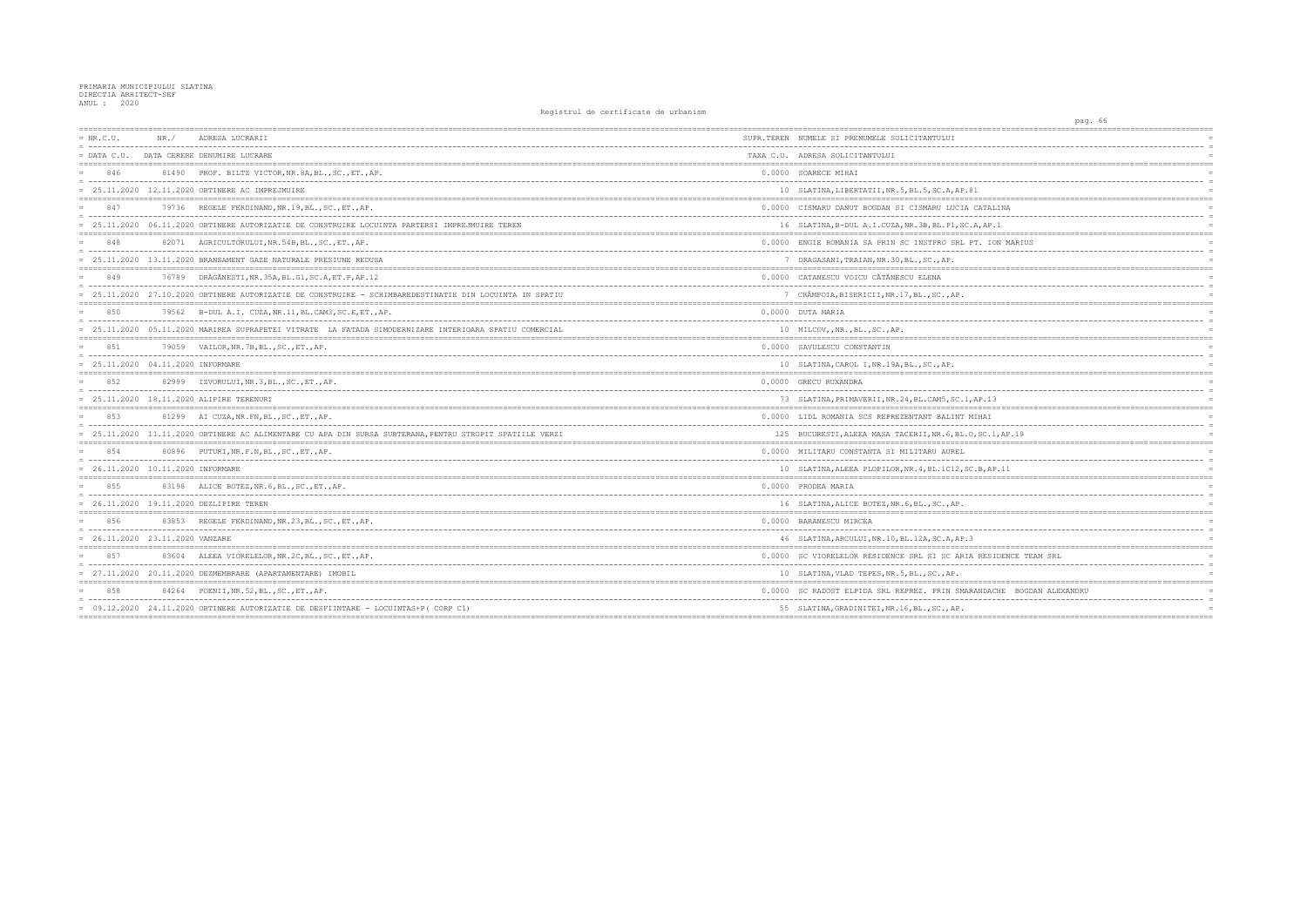| $= NR.C.U.$                         | NR. / | ADRESA LUCRARII                                                                                                      | SUPR.TEREN NUMELE SI PRENUMELE SOLICITANTULUI        |
|-------------------------------------|-------|----------------------------------------------------------------------------------------------------------------------|------------------------------------------------------|
| $=$ DATA C.U.                       |       | DATA CERERE DENUMIRE LUCRARE                                                                                         | TAXA C.U. ADRESA SOLICITANTULUI                      |
| 859                                 |       | 84843 MILCOVULUI, NR. 37E, BL., SC., ET., AP.                                                                        | 0.0000 POPA DUMITRU REPREZENTANT POPA CLAUDIU MIT    |
|                                     |       | $= 10.12.2020$ 26.11.2020 OBTINERE AC LOCUINTA SI IMPREJMUIRE                                                        | 10 CARACAL, GENERAL MAGHERU, NR. 25, BL. B7A, SC.A,  |
| 860                                 |       | 84957 DRAGANESTI, NR.28, BL., SC., ET., AP.                                                                          | 0.0000 SC PRYSMIAN CABLURI SI SISTEME SA REPREZEN    |
|                                     |       | 10.12.2020 26.11.2020 OBTINERE AUTORIZATIE DE CONSTRUIRE PENTRUAMENAJAREA NESTRUCTURALA INTERIOARA SI CONFORMARE     | 996 SLATINA, DRAGANESTI, NR. 28, BL., SC., AP.       |
| 861                                 |       | 84684 EROILOR, NR. 2J, BL., SC., ET., AP.                                                                            | 0.0000 ENGIE ROMANIA SA PRIN SC INSTPRO SRL P.T B    |
|                                     |       | = 10.12.2020 25.11.2020 OBTINERE AC- EXTINDERE RETEA SI BRANSAMENT GAZEPRESIUNE REDUSA                               | 7 DRAGASANI, TRAIAN, NR. 30, BL., SC., AP.           |
| 862                                 |       | 84549 CRISAN, NR. 1A, BL., SC., ET., AP.                                                                             | 0.0000 SC SENSIBLU SRL REP. ILIESCU CREMENEANU AN    |
|                                     |       | $= 10.12.2020$ 25.11.2020 AMPLASARE SEMNALISTICA EXTERIOARA - DR. MAX                                                | 7 CHIAJNA, , NR.8, BL.2, SC., AP.16                  |
| 863                                 |       | 82646 PIATA GARII, NR., BL. 9, SC. B, ET. P, AP.                                                                     | 0.0000 SC BRANDY SRL REPREZ. PRIN ARICI ION          |
|                                     |       | = 10.12.2020 17.11.2020 OBTINERE AUTORIZATIE DE CONSTRUIRE PENTRU TERASASEZONIERA                                    | 7 NEGRENI, , NR., BL., SC., AP.                      |
| 864                                 |       | 84303 GRIGORE ALEXANDRESCU, NR.53-53A, BL., SC., ET., AP.                                                            | 0.0000 POPA MARIN                                    |
| $= 10.12.2020 24.11.2020 ALIPIRE$   |       |                                                                                                                      | 10 SLATINA, DRAGANESTI, NR. 3, BL. 3AB, SC. B, AP. 6 |
| 865                                 | 84686 | ALEEA ROZELOR, NR.10, BL.FB18, SC.B, ET.4, AP.18                                                                     | 0.0000 DUMITRU FLOREA                                |
|                                     |       | $= 10.12.2020$ 25.11.2020 ALIPIRE UNITATI INDIVIDUALE                                                                | 7 SLATINA, ALEEA ROZELOR, NR. 10, BL. FB18, SC. B, A |
| 866                                 |       | 85018 OITUZ, NR. 68, BL., SC., ET., AP.                                                                              | 0.0000 CASA DE INSOLVENTA GMC SPRL REPREZ. PRIN P    |
| = 10.12.2020 26.11.2020 INFORMARE   |       |                                                                                                                      | 17 CRAIOVA, ARIES, NR. 1, BL. B, SC., AP.            |
| 867                                 |       | 85686 PITESTI, NR. 235, BL., SC., ET., AP.                                                                           | 0.0000 CABINET DE AVOCAT GRUIA DUFAUT REPREZENTAN    |
| $= 10.12.2020 02.11.2020$ INFORMARE |       |                                                                                                                      | 49 BUCURESTI, B-DUL HRISTO BOTEV, NR.28, BL., SC.    |
| 868                                 |       | 83945 CORNISEI, NR. FN, BL., SC., ET., AP.                                                                           | 0.0000 SAVULESCU CONSTANTIN                          |
| $= 10.12.2020 23.11.2020$ INFORMARE |       |                                                                                                                      | 22 SLATINA, CAROL I, NR. 19A, BL., SC., AP.          |
| 869                                 |       | 84753 GRIGORE ALEXANDRESCU, NR. 17C, BL., SC., ET., AP.                                                              | 0.0000 SC OLTMOTOR N 2006 SRL REPREZENTANT NITA G    |
|                                     |       | = 10.12.2020 25.11.2020 OBTINERE AUTORIZATIE DE CONSTRUIRE PENTRUINSTALATIE DE CRACARE TERMICA A DESEURILOR DIN      | 56 SLATINA, CALOIANCA, NR.33, BL., SC., AP.          |
| 870                                 |       | 85023 GRIGORE ALEXANDRESCU, NR.2J, BL., SC., ET., AP.                                                                | 0.0000 TUDOR ION                                     |
|                                     |       | = 10.12.2020 26.11.2020 OBTINERE AUTORIZATIE DE CONSTRUIRE PENTRU CENTRUDE DIALIZA                                   | 52 SLATINA, ECATERINA TEODOROIU, NR. 9, BL. 9, SC. D |
| 871                                 |       | 82658 TUDOR VLADIMIRESCU, NR. 150, BL., SC., ET., AP.                                                                | 0.0000 DISTRIBUTIE ENERGIE OLTENIA SA PRIN SC MAR    |
|                                     |       | = 10.12.2020 17.11.2020 LUCRARI DE CONSTRUIRE- ALIMENTARE CU ENERGIEELECTRICA BLOC DE LOCUINTE SITUATE PE STR. TUDOR | 10 SLATINA, PRIMAVERII, NR. 18B, BL., SC., AP.       |
|                                     |       |                                                                                                                      |                                                      |

| pag. 67                                             |                 |
|-----------------------------------------------------|-----------------|
|                                                     |                 |
|                                                     |                 |
|                                                     | $\equiv$<br>$=$ |
|                                                     |                 |
| 1ITICA                                              | $=$             |
| -----                                               | $=$             |
| A, AP.1                                             | $=$             |
|                                                     | $=$             |
| ZENTANT ANGELA CRISTINA BUSCA                       |                 |
|                                                     | $=$<br>$=$      |
|                                                     | $=$             |
| <b>F BURTEA PANDELE</b>                             | $=$             |
|                                                     | $=$             |
|                                                     | $=$             |
|                                                     |                 |
| ANDREEA                                             | $=$             |
|                                                     | $\equiv$        |
|                                                     | $=$             |
|                                                     | $=$             |
|                                                     | $\equiv$        |
|                                                     | $=$             |
|                                                     |                 |
|                                                     | $=$             |
|                                                     | $=$             |
| ś                                                   | $=$             |
|                                                     | $=$             |
|                                                     | $=$             |
| 3,AP.18                                             | $=$             |
|                                                     |                 |
| V PREDA DRAGOS AUGUSTIN                             | $=$             |
|                                                     |                 |
|                                                     | $=$             |
|                                                     |                 |
| TANT CRISTINA BOJICA                                | $=$             |
| $SC.$ , $AP.$                                       | $=$             |
|                                                     | $=$             |
|                                                     | $=$             |
|                                                     | $\equiv$        |
|                                                     | $=$             |
|                                                     |                 |
| A GEORGE                                            | $=$             |
|                                                     | $=$             |
|                                                     |                 |
|                                                     |                 |
|                                                     | $=$             |
| C.D,AP.3                                            | $=$             |
|                                                     |                 |
| AARKETING & MANAGEMENT SRL PENTRU SC ANTARI EXPER = |                 |
|                                                     | $\equiv$        |
|                                                     | $=$             |
|                                                     |                 |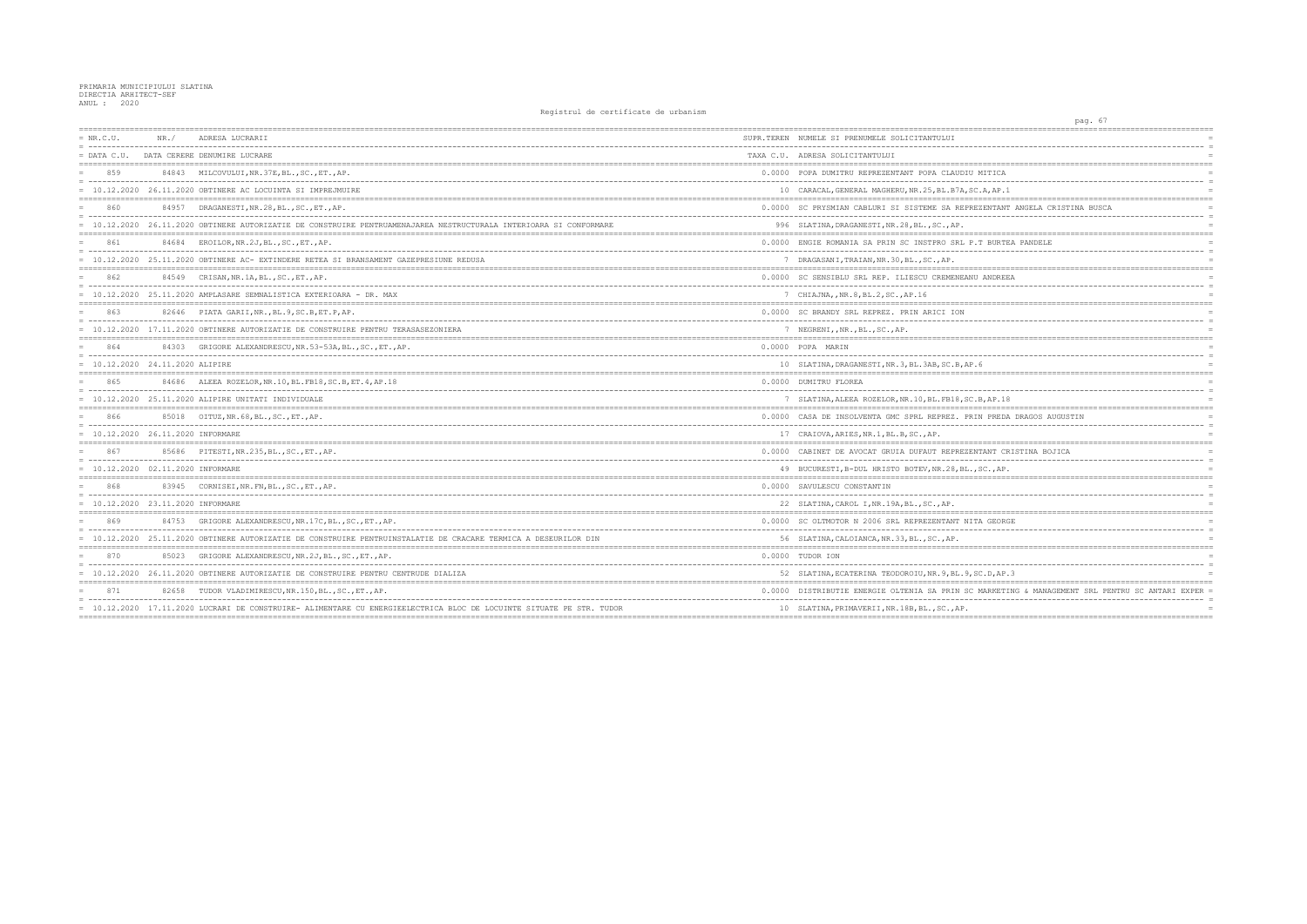| $= NR.C.U.$                         | NR. / | ADRESA LUCRARII                                                                                                                                                                                                                                                                 | SUPR.TEREN NUMELE SI PRENUMELE SOLICITANTULUI          |
|-------------------------------------|-------|---------------------------------------------------------------------------------------------------------------------------------------------------------------------------------------------------------------------------------------------------------------------------------|--------------------------------------------------------|
| $=$ DATA C.U.                       |       | DATA CERERE DENUMIRE LUCRARE                                                                                                                                                                                                                                                    | TAXA C.U. ADRESA SOLICITANTULUI                        |
| 872                                 |       | 85411 PRIMAVERII, NR.13A, BL.FA23B, SC.D, ET.P, AP. 4                                                                                                                                                                                                                           | 0.0000 DINCA VASILE CONSTANTIN SI DINCA MARIANA        |
|                                     |       | = 10.12.2020 27.11.2020 OBTINERE AUTORIZATIE DE CONSTRUIRE PENTRUMODERNIZARE SPATIU COMERCIAL.                                                                                                                                                                                  | 7 CURTISOARA, TINERETULUI, NR. 3, BL., SC., AP.        |
| 873                                 |       | 86291 TUNARI                                                                                                                                                                                                                                                                    | 0.0000 SC CAFMIN SRL REPREZ. PRIN GHITA IULIANA        |
|                                     |       | = 14.12.2020 04.12.2020 ALIPIRE TERENURI                                                                                                                                                                                                                                        | 112 SLATINA, EUGEN IONESCU, NR. 3, BL. 3ABC, SC. B, AE |
| 874                                 |       | 86583 ALEEA SPICULUI, NR. 4K, BL., SC., ET., AP.                                                                                                                                                                                                                                | 0.0000 OLTEANU EMIL                                    |
|                                     |       | $= 14.12.2020$ 07.12.2020 LOCUINTA SI IMPREJMUIRE                                                                                                                                                                                                                               | 10 SLATINA, CONSTANTIN BRANCOVEANU, NR. 1, BL. B3-     |
| 875                                 |       | 75165 LIBERTATII, NR. 9, BL. 9, SC. A, ET. P, AP. 2                                                                                                                                                                                                                             | 0.0000 DIAB MEDICA SRL REPREZ. PRIN CHITEA NICOLI      |
|                                     |       | = 14.12.2020 21.10.2020 INITIRE PUZ- PENTRU SUPRAETAJAREA SPATIULUIEXISTENT AL CABINETULUI MEDICAL                                                                                                                                                                              | 7 SLATINA, ARCULUI, NR.34A, BL., SC., AP.              |
| 876                                 |       | 86885 ALEEA GRADISTE, NR. FN, BL., SC., ET., AP.                                                                                                                                                                                                                                | 0.0000 SC GRADISTE HILL SRL REPREZENTANT GHENCIU       |
| = 18.12.2020 08.12.2020 INFORMARE   |       |                                                                                                                                                                                                                                                                                 | 39 SLATINA, POPA SAPCA, NR. 5F, BL., SC., AP.          |
| 877                                 |       | 86883 ALEEA GRADISTE, NR. FN, BL., SC., ET., AP.                                                                                                                                                                                                                                | 0.0000 VEVE RENTS SRL REPREZENTANT GHENCIU CRISTI      |
| $= 18.12.2020 08.12.2020$ INFORMARE |       |                                                                                                                                                                                                                                                                                 | 23 SLATINA, POPA SAPCA, NR. 5F, BL., SC., AP.          |
| 878                                 |       | 88550 LACULUI                                                                                                                                                                                                                                                                   | 0.0000 VLASCEANU STEFANITA AUGUSTIN                    |
|                                     |       | $= 18.12.2020$ 14.12.2020 DEZLIPIRE IN 6 LOTURI                                                                                                                                                                                                                                 | 31 SLATINA, ECATERINA TEODOROIU, NR. 8, BL. 8, SC. A   |
| 879                                 |       | 88385 AGRICULTORULUI, NR. 19A-21, BL., SC., ET., AP.                                                                                                                                                                                                                            | 0.0000 SOARE VICTOR REPREZENTANT PENTRU SOARE FLO      |
|                                     |       | $= 18.12.2020$ $14.12.2020$ VANZARE TEREN                                                                                                                                                                                                                                       | 10 SLATINA, CORNISEI, NR. 1, BL. ZA3, SC. F, AP. 2     |
| 880                                 |       | 87814 MANASTIRII, NR.19, BL., SC., ET., AP.                                                                                                                                                                                                                                     | 0.0000 POPESCU ILIE                                    |
|                                     |       | = 18.12.2020 10.12.2020 ALIPIRE TERENURI                                                                                                                                                                                                                                        | 36 VOLUNTARI, ALEXANDRU IOAN CUZA, NR. 14, BL., SO     |
| 881                                 |       | 87878 CIREASOV, NR. 23, BL., SC., ET., AP.                                                                                                                                                                                                                                      | 0.0000 PRIMARIA MUNICIPIULUI SLATINA PRIN DIRECTI      |
|                                     |       | = 18.12.2020 10.12.2020 OBTINERE AC- EDIFICARI LOCUINTE PENTRU TINERIDESTINATE INCHIRIERII ETAPA II. 2 - 20 UNITATI                                                                                                                                                             | 0 SLATINA, MIHAIL KOGALNICEANU, NR. 1, BL., SC., A     |
| 882                                 |       | 88698 DRAGANESTI, NR. 35, BL., SC., ET., AP.<br>- concerted the control of the control of the control of the control of the control of the control of the control of the control of the control of the control of the control of the control of the control of the control of t | 0.0000 SC PIRELLI TYRES ROMANIA SRL                    |
|                                     |       | = 18.12.2020 14.12.2020 OBTINERE AUTORIZATIE DE CONSTRUIRE PENTRUAMENAJARE PERGOLA CU ACOPERIS RETRACTABIL                                                                                                                                                                      | 3952 SLATINA, DRAGANESTI, NR. 35, BL., SC., AP.        |
| 883                                 |       | 85635 CALOIANCA, NR.10A, BL., SC., ET., AP.                                                                                                                                                                                                                                     | 0.0000 RADULESCU FILIP COSTIN SI RADULESCU NATALI      |
|                                     |       | = 18.12.2020 02.12.2020 OBTINERE AUTORIZATIE DE CONSTRUIRE PENTRUDEMOLARE ANEXA SI CONSTRUIRE ANEXA.                                                                                                                                                                            | 8 SLATINA, ARINULUI, NR. 4, BL. B9, SC. C, AP. 6       |
| 884                                 |       | 87552 AGRICULTORULUI, NR. FN, BL., SC., ET., AP.                                                                                                                                                                                                                                | 0.0000 SUILEA BOGDAN FLORIN                            |
|                                     |       | = 18.12.2020 09.12.2020 OBTINERE AC LOCUINTA SI IMPREJMUIRE                                                                                                                                                                                                                     | 10 SLATINA, DRAGANESTI, NR. 4, BL. 4AB, SC. B, AP. 7   |
|                                     |       |                                                                                                                                                                                                                                                                                 |                                                        |

| pag. 68                                                    |  |
|------------------------------------------------------------|--|
| ;==========<br>=======                                     |  |
| $=$                                                        |  |
| $\equiv$<br>========<br>==========                         |  |
| Í<br>$=$                                                   |  |
| Ŀ.<br>$=$                                                  |  |
| $=$<br>--------------------------------------<br>$=$ = $=$ |  |
| Ĺ<br>$=$                                                   |  |
| $=$                                                        |  |
| AP.15<br>$=$                                               |  |
|                                                            |  |
| $=$<br>$=$                                                 |  |
| 33-TCI, SC.A, AP.18                                        |  |
| <b>DLITA</b><br>$=$                                        |  |
| $\equiv$<br>$=$                                            |  |
| ===========                                                |  |
| IU CRISTIAN MARIN<br>$=$                                   |  |
| $=$<br>$=$                                                 |  |
| -------------------------------------<br>=========         |  |
| <b>STIAN</b><br>$\equiv$                                   |  |
| $=$<br>$=$                                                 |  |
|                                                            |  |
| $=$                                                        |  |
| $=$<br>, A, AP.3<br>$=$                                    |  |
| :========<br>$= - -$                                       |  |
| FLORIAN CATALIN<br>$=$<br>$=$                              |  |
| $=$                                                        |  |
|                                                            |  |
| $=$<br>$=$                                                 |  |
| .SC., AP.<br>$=$                                           |  |
|                                                            |  |
| CTIA ADMINISTRARE PATRIMONIU<br>$=$<br>$=$                 |  |
| .,AP.<br>$=$                                               |  |
|                                                            |  |
| $=$<br>$=$                                                 |  |
| $=$                                                        |  |
| $=$                                                        |  |
| ALIA<br>$=$                                                |  |
| $=$                                                        |  |
| $=$                                                        |  |
| $\equiv$                                                   |  |
| 7<br>$=$                                                   |  |
|                                                            |  |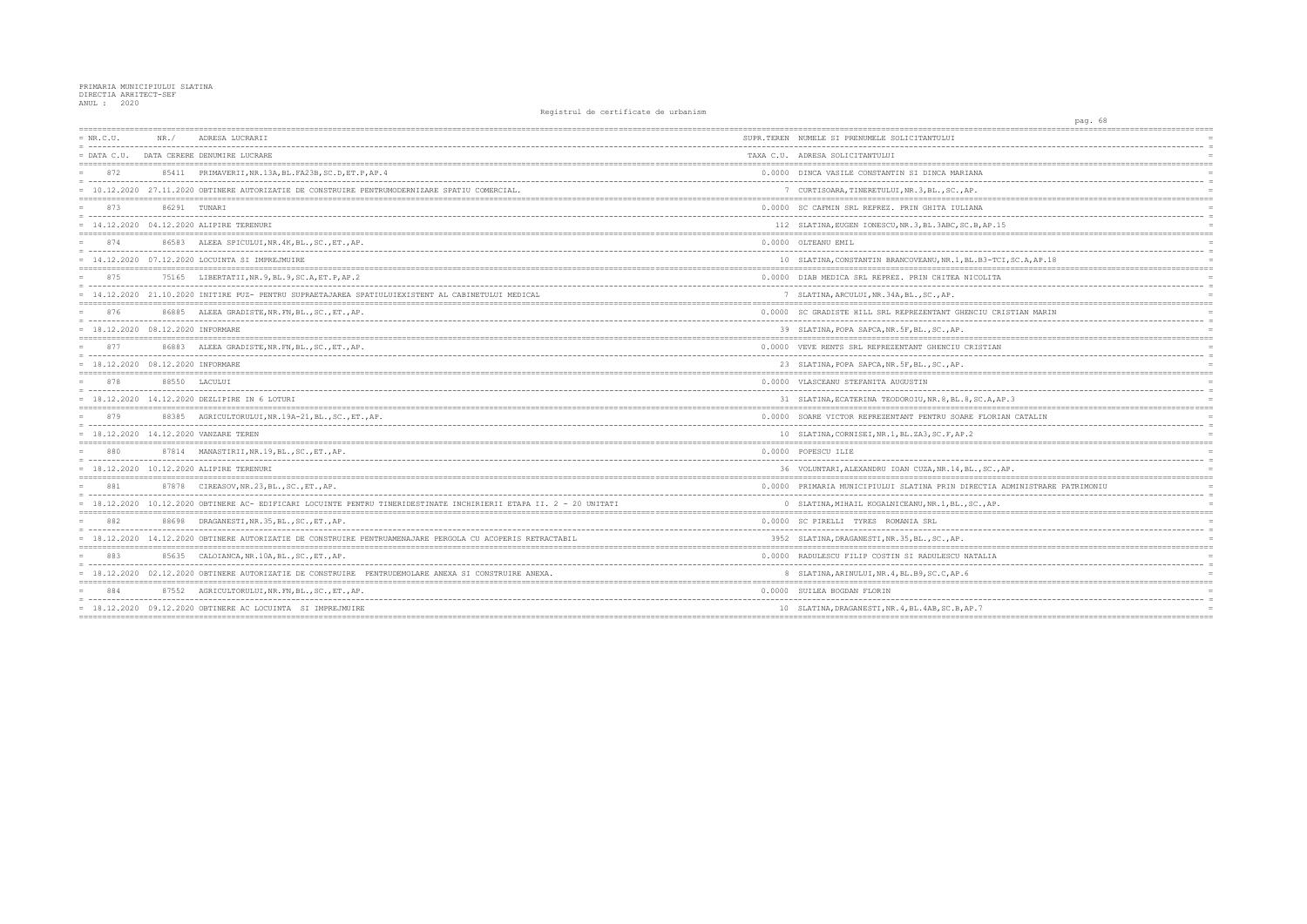| $= NR.C.U.$ | NR. /                           | ADRESA LUCRARII                                                                                                     | SUPR.TEREN NUMELE SI PRENUMELE SOLICITANTULUI          |
|-------------|---------------------------------|---------------------------------------------------------------------------------------------------------------------|--------------------------------------------------------|
|             |                                 | = DATA C.U. DATA CERERE DENUMIRE LUCRARE                                                                            | TAXA C.U. ADRESA SOLICITANTULUI                        |
| 885         |                                 | 88628 PITESTI, NR. 181, BL., SC., ET., AP.                                                                          | 0.0000 SC ARTICUS SRL                                  |
|             |                                 | $= 18.12.2020$ 14.12.2020 OBTINERE AC-SALA DE EVENIMENTE SI PISCINA                                                 | 26 BALS, NICOLAE BALCESCU, NR., BL.2, SC., AP.         |
| 886         |                                 | 87958 MAGURII, NR.12, BL., SC., ET., AP.                                                                            | 0.0000 DRAGUT IOANA                                    |
|             |                                 | $= 18.12.2020 10.12.2020$ CONSTRUIRE ANEXA DEPOZITARE                                                               | 17 SLATINA, MAGURII, NR. 12, BL., SC., AP.             |
|             |                                 | 88658 AGRICULTORULUI, NR. 63, BL., SC., ET., AP.                                                                    | 0.0000 FIERARU DUMITRU SI FIERARU DORINA               |
|             |                                 | $= 23.12.2020$ 14.12.2020 INFORMARE- DEZMEMBRARE TEREN                                                              | 22 SLATINA, AGRICULTORULUI, NR. 63A, BL., SC., AP.     |
| 888         |                                 | 87618 BANULUI, NR.18, BL., SC., ET., AP.                                                                            | 0.0000 ANUTA MARIAN                                    |
|             |                                 | = 23.12.2020 09.12.2020 ALIPIRE TERENURI                                                                            | 10 SATINA, ACAD. P.S AURELIAN, NR. 48, BL., SC., AP    |
| 889         |                                 | 88300 BANULUI, NR.18, BL., SC., ET., AP.                                                                            | 0.0000 ANUTA MARIAN REP. SC ANUTA I. MARIAN DAIAN      |
|             | 23.12.2020 11.12.2020 DEZLIPIRE |                                                                                                                     | 49 SLATINA, ACAD. P.S AURELIAN, NR. 48, BL., SC., Al   |
| 890         |                                 | 89434 BANULUI, NR.2B, BL., SC., ET., AP.                                                                            | 0.0000 S.C ENGIE ROMANIA S.A PRIN S.C PRIMASERV S      |
|             |                                 | = 28.12.2020 16.12.2020 OBTINERE AUTORIZATIE DE CONSTRUIRE PENTRUEXTINDERE RETEA DISTRIBUTIE GAZE NATURALE PRESIUNE | 7 CRAIOVA, B-DUL N. TITULESCU, NR. 66A, BL., SC.,      |
| 891         |                                 | 88457 PROF. ALEXE MARIN, NR. 19, BL., SC., ET., AP.                                                                 | 0.0000 SC ROM CONSTRUCT REALE ESTATE SRL REPREZ. 1     |
|             |                                 | = 28.12.2020 14.12.2020 OBTINERE AC- ANSAMBLU LOCUINTE COLECTIVE                                                    | 31 PITESTI, ZMEUREI, NR. 4, BL., SC., AP.              |
| 892         |                                 | 90764 PLEVNEI, NR. 21A, BL., SC., ET., AP.                                                                          | 0.0000 POPESCU IONUT                                   |
|             | 28.12.2020 21.12.2020 INFORMARE |                                                                                                                     | 14 SLATINA, SALCAMULUI, NR. 9B, BL., SC., AP.          |
| 893         |                                 | 89432 BASARABILOR, NR. 112F, BL., SC., ET., AP.                                                                     | 0.0000 ENGIE ROMANIA SA PRIN SC PRIMASERV SRL PEI      |
|             |                                 | = 28.12.2020 16.12.2020 OBTINERE AUTORIZATIE DE CONSTRUIRE PENTRUBRANSAMENT GAZE NATURALE                           | 7 CRAIOVA, B-UL NICOLAE TITULESCU, NR. 66A, BL.,       |
| 894         |                                 | 89436 POENII, NR. 21L, BL., SC., ET., AP.                                                                           | 0.0000 S.C ENGIE ROMANIA S.A PRIN S.C PRIMASERV S      |
|             |                                 | = 28.12.2020 16.12.2020 OBTINERE AUTORIZATIE DE CONSTRUIRE PENTRUEXTINDERE RETEA DISTRIBUTIE GAZE NATURALE PRESIUNE | 7 CRAIOVA, B-DUL N. TITULESCU, NR. 66A, BL., SC.,      |
| 895         |                                 | 89438 MANASTIRII, NR.117K, BL., SC., ET., AP.                                                                       | 0.0000 ENGIE ROMANIA SA PRIN SC PRIMASERV SRL P.T      |
|             |                                 | = 28.12.2020 16.12.2020 OBTINERE AC- EXTINDERE RETEA SI BRANSAMENT GAZEPRESIUNE REDUSA                              | 7 CRAIOVA, B-DUL NICOLAE TITULESCU, NR. 66A, BL        |
| 896         |                                 | 89702 PROF. BILTZ VICTOR, NR.F.N, BL., SC., ET., AP.                                                                | 0.0000 TITOVEANU ALIN MARIAN SI ILYINA OLGA            |
|             |                                 | = 28.12.2020 17.12.2020 OBTINERE AUTORIZATIE DE CONSTRUIRE PENTRU LOCUINTACU DOUA APARTAMENTE SI IMPREJMUIRE TEREN. | 16 SCHITU, SCOLII, NR.51, BL., SC., AP.                |
| 897         |                                 | 89700 PROF. BILTZ VICTOR, NR.F.N, BL., SC., ET., AP.                                                                | 0.0000 TITOVEANU IONUT LEONARDO                        |
|             |                                 | = 28.12.2020 17.12.2020 OBTINERE AUTORIZATIE DE CONSTRUIRE PENTRU LOCUINTAPARTER.                                   | 14 SLATINA, ALEEA CAZARMII, NR. 1, BL. 2, SC. B, AP. 5 |
|             |                                 |                                                                                                                     |                                                        |

| pag. 69                                                             |  |
|---------------------------------------------------------------------|--|
| ------------------<br>-------------------                           |  |
| $=$                                                                 |  |
| $=$<br>========<br>============                                     |  |
| $=$                                                                 |  |
| $=$<br>$=$                                                          |  |
| --------------------------------------<br>$=$ $=$ $=$               |  |
| $=$<br>$=$                                                          |  |
| $=$                                                                 |  |
|                                                                     |  |
| $=$<br>$=$                                                          |  |
| Ρ.<br>$=$                                                           |  |
| ________                                                            |  |
| $=$<br>$=$                                                          |  |
| , $AP$ .<br>$=$                                                     |  |
| IANA SRL<br>$=$                                                     |  |
| _________<br>$=$                                                    |  |
| $.,$ AP.<br>$=$                                                     |  |
| V S.R.L PENTRU ILIE MARINEL<br>$=$                                  |  |
| ----------<br>$=$                                                   |  |
| C.,AP.<br>$=$<br>$=$                                                |  |
| Z. PRIN RADULESCU AMALIA CRISTINA<br>$=$                            |  |
| ------<br>-----<br>$=$                                              |  |
| $=$<br>:==============================<br>$=$ $=$ $=$               |  |
|                                                                     |  |
| $=$                                                                 |  |
|                                                                     |  |
| PENTRU IVAN MARIUS<br>$=$<br>$---$<br>.                             |  |
| $=$<br>$L$ ., SC., AP.<br>$=$                                       |  |
|                                                                     |  |
| V S.R.L PENTRU VOINIC MELANIA LUCIANA<br>$=$<br>------------<br>$=$ |  |
| C.,AP.<br>$=$                                                       |  |
| P.T MODERN STRUCTURE CONCEPT SRL<br>$=$                             |  |
| ------------------<br>$=$                                           |  |
| ,BL.,SC.,AP.<br>$=$                                                 |  |
| $=$                                                                 |  |
| $=$<br>$=$                                                          |  |
| .==========                                                         |  |
| $=$                                                                 |  |
| $=$<br>P.5<br>$=$                                                   |  |
|                                                                     |  |